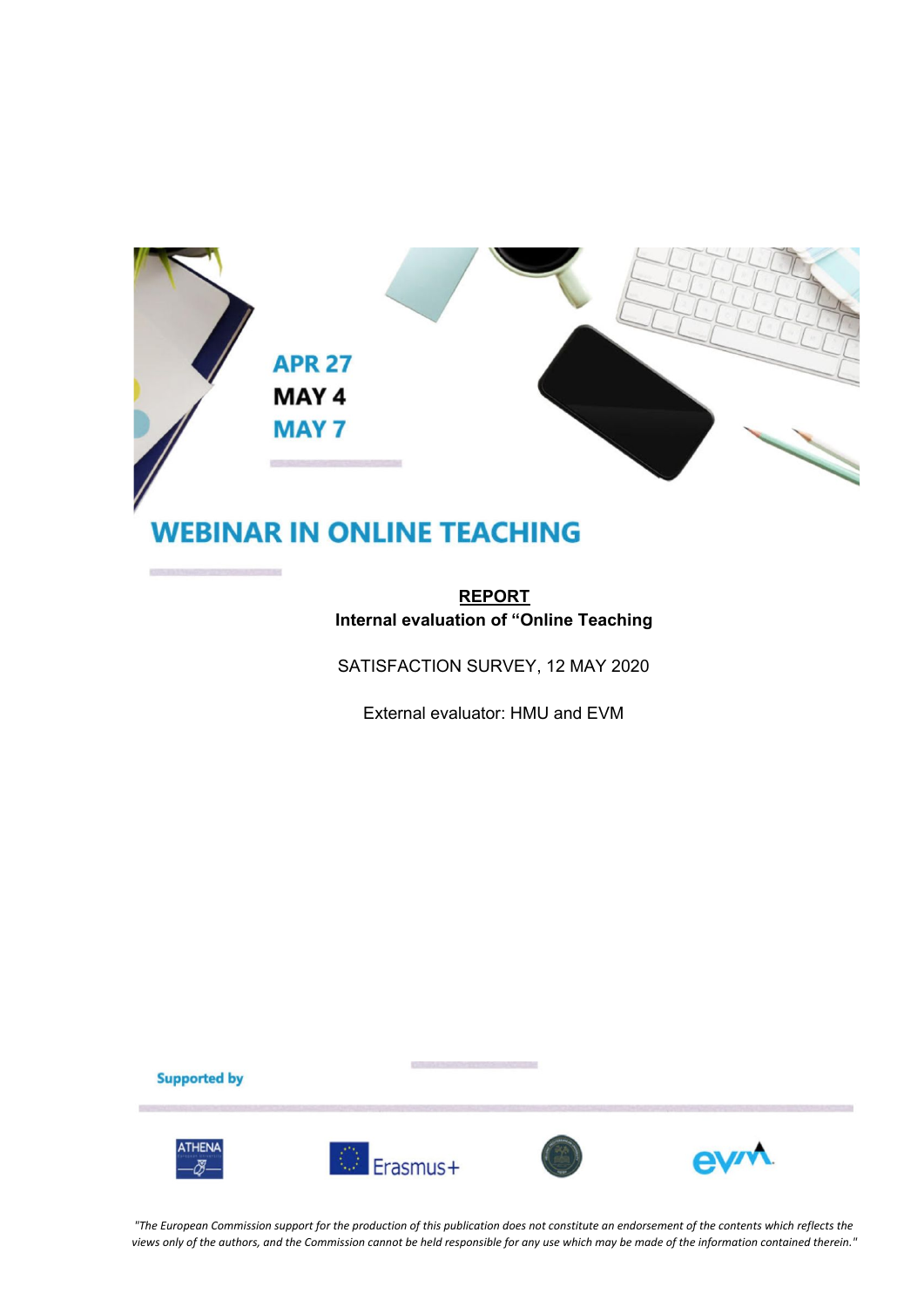#### **Document information:**

This document is a part of the evaluation of the " transition to online education from f2f teaching" webinar (April 27th 2020, May 4th 2020 and May 7th 2020)

The main aim of this report is to assess the quality of the webinars.

A secondary objective is to suggest improvements to improve future work and experience.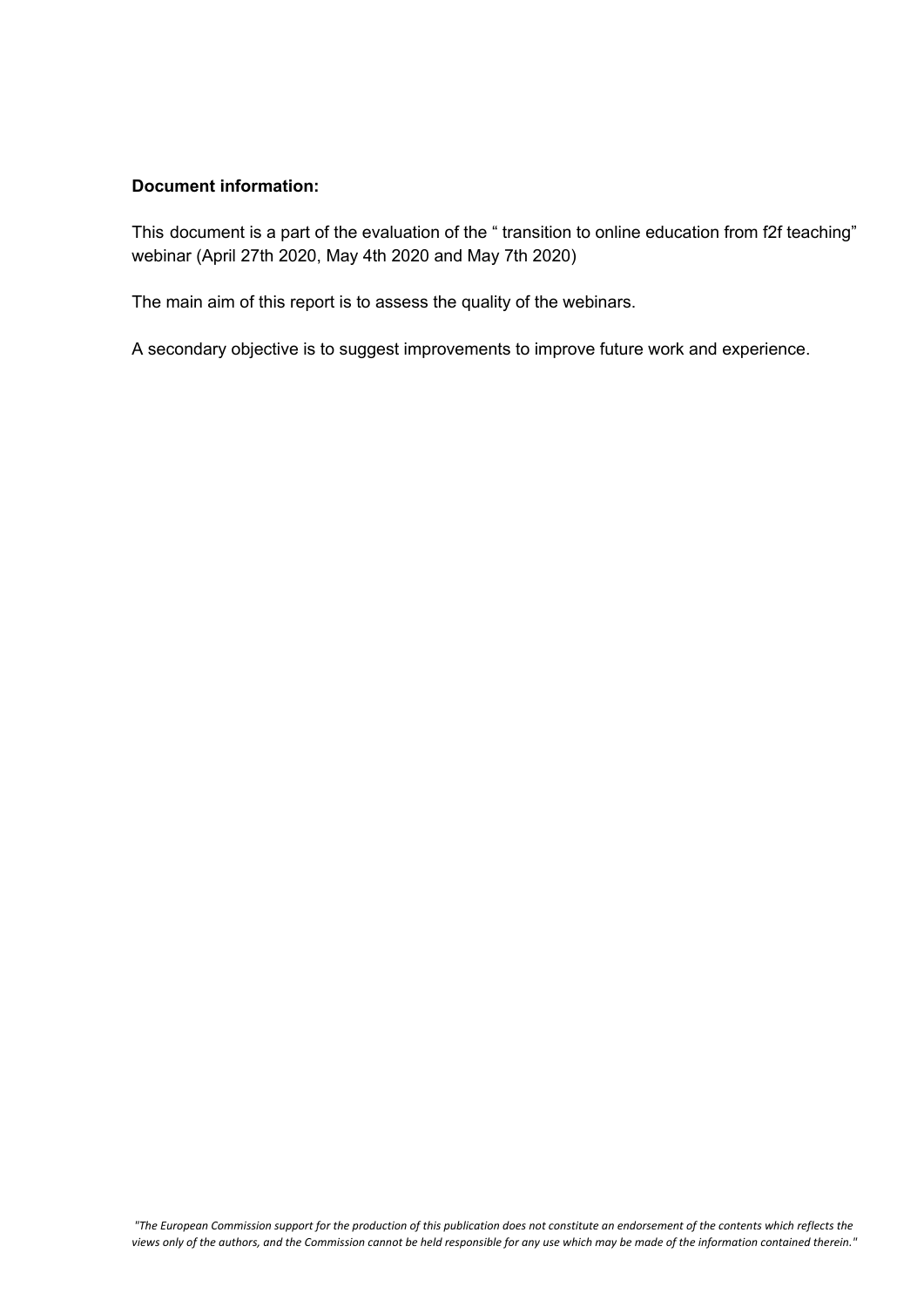## **TABLE OF CONTENTS**

| 1.- Webinar in Online Teaching during COVID-19 crisis | 4  |
|-------------------------------------------------------|----|
| 2.- INFORMATION OF THE WEBINAR                        | 4  |
| 3.- INTRODUCTION: data from the survey                | 5  |
| 4.- EVALUATION RESULTS (II): Quality of the webinars  | 14 |
| 5.- EVALUATION RESULTS (III):                         | 15 |
| <b>6- RESULTS AND CONCLUSIONS</b>                     | 17 |
| <b>7- REMARKS</b>                                     | 17 |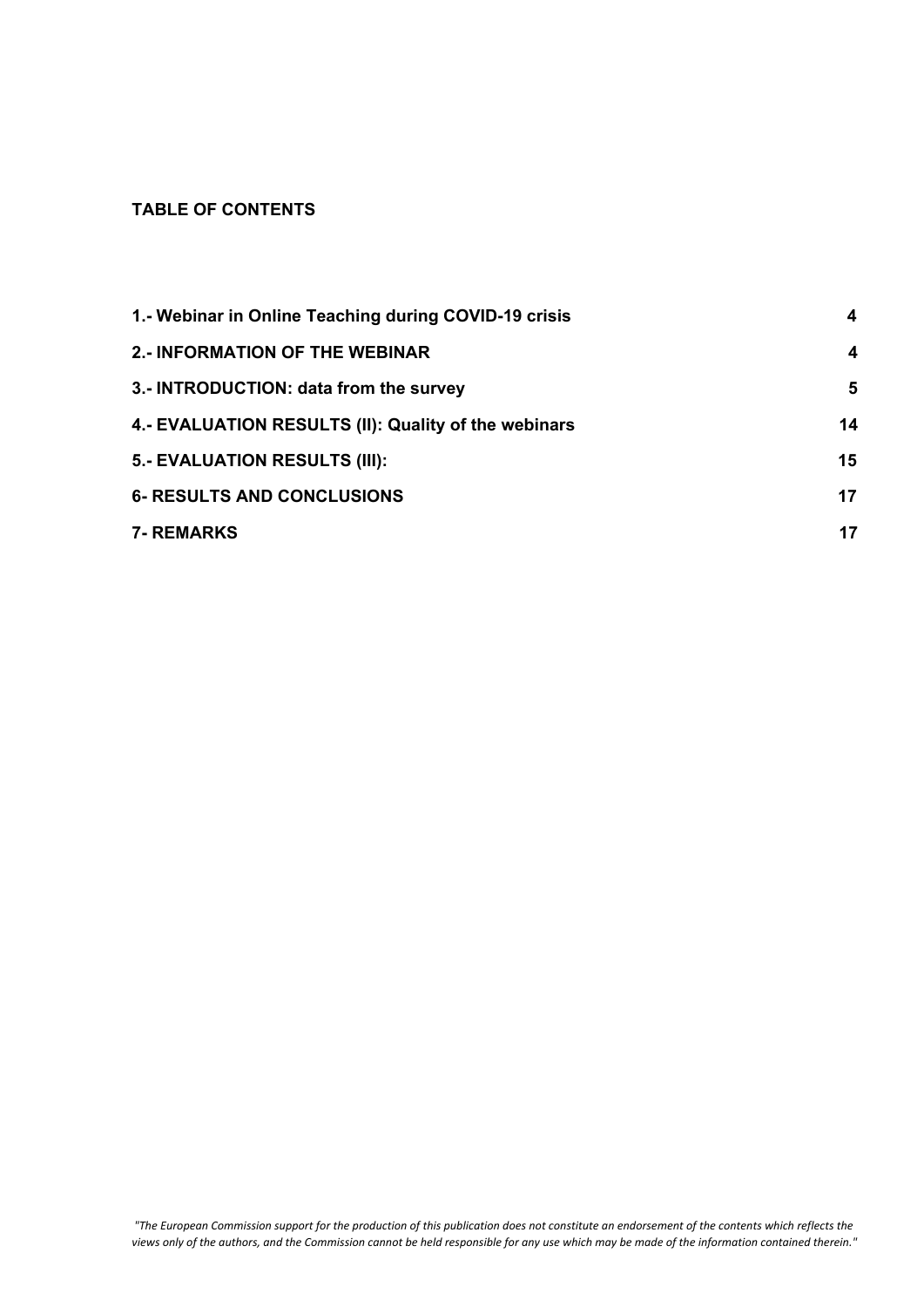# <span id="page-3-0"></span>**1.- Webinar in Online Teaching during COVID-19 crisis**

Higher Education all over the world, due to the covid19 pandemic, faces many challenges such as the need to adapt study curricula, integrate new teaching delivery methods and tools and use different soft skills to cope with online teaching. However, any challenge is also an opportunity and all these online tools will complement face to face teaching and learning and enhance student learning when this crisis is over.

# <span id="page-3-1"></span>**2.- INFORMATION OF THE WEBINAR**

The International Relations Office of the Hellenic Mediterranean University in Greece, the ATHENA – European University consortium and EVM, an SME from Canary Islands, Spain, took an initiative to address some of the aforementioned challenges. Through our extensive Erasmus and Research network, we have invited experts in online and blended education and organized a Webinar to provide tips to Academics on how to better organize their online lectures. Experts from Israel, Greece, Turkey, Italy, Austria, Belgium, Sweden, Spain, and Portugal will share with all the participants their expertise and discuss the challenges we all face on a daily base.

The topics of these webinars are centred around

(a) Technology teaching tools available and how to use them (Technology);

(b) The pedagogy to use to motivate ourselves and the students along the online lectures (Pedagogy);

(c) The psychological support to be provided for the Academics and students to keep working isolated from their natural ecosystem 'the classroom' (Emotional Support) and

(d) How to adapt blended teaching after the covid 19 pandemic is behind us (Blended Teaching).

The webinar will take place in three parts and each part will consist of five presentations (15 minutes presentation followed by 5 minutes for questions).

The dates of the webinars are: April 27 th , May 4 th and May 7 th 2020.

## Programme:

[http://petridischania.hmu.gr/webinar/wp-content/uploads/2020/04/Online-Teaching-Webinar-Lec](http://petridischania.hmu.gr/webinar/wp-content/uploads/2020/04/Online-Teaching-Webinar-Lecture-Program-2.pdf) [ture-Program-2.pdf](http://petridischania.hmu.gr/webinar/wp-content/uploads/2020/04/Online-Teaching-Webinar-Lecture-Program-2.pdf)

## Google survey:

<https://forms.gle/ctmRdCyroZVx3fr1A>

It is important to note down that the format of the survey was modified after the second webinar (4th May), that's why some of the graphics are not accurate and don't give a clear idea of the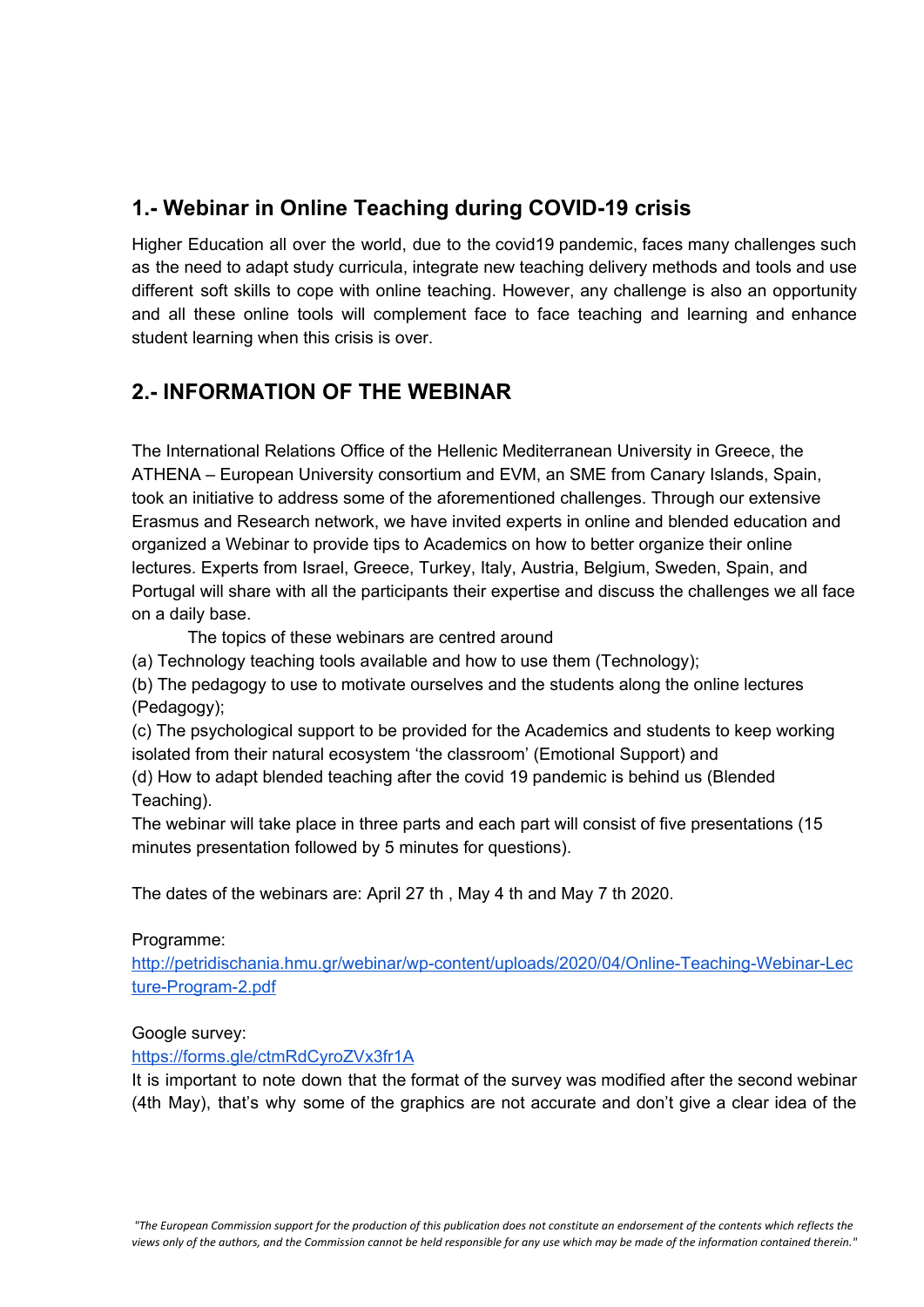results. The problem was solved by calculating manually the percentages, that's why the graphics will show one result and the final result will be different.

# <span id="page-4-0"></span>**3.- INTRODUCTION: data from the survey**

The objective is to gather all the results and interpreting the results in order to determine the quality of this webinars

## **3.1- Practical information**

- Total number of participants: 1650 registered for 3 webinars (27/04, 04/05 and 07/05)
- 279 participant filled out the survey, representing 16,9% of the registered participants.
- Participants from Greece, Romania, Spain, Portugal, Denmark, Cyprus, Argentina, Georgia, Austria, UK, Tanzania, Israel, Albania, Ukraine, Kazakhstan, Uzbekistan, Poland, Brazil, Turkey, Kenya, Uganda, México, Sweden, Philippines, Italy, Latvia, Kosovo, India, Ethiopia, Armenia



- The analysis has been done with the results of those who replied the survey.
- All the questions that haven't been replied haven't been considered to calculate the result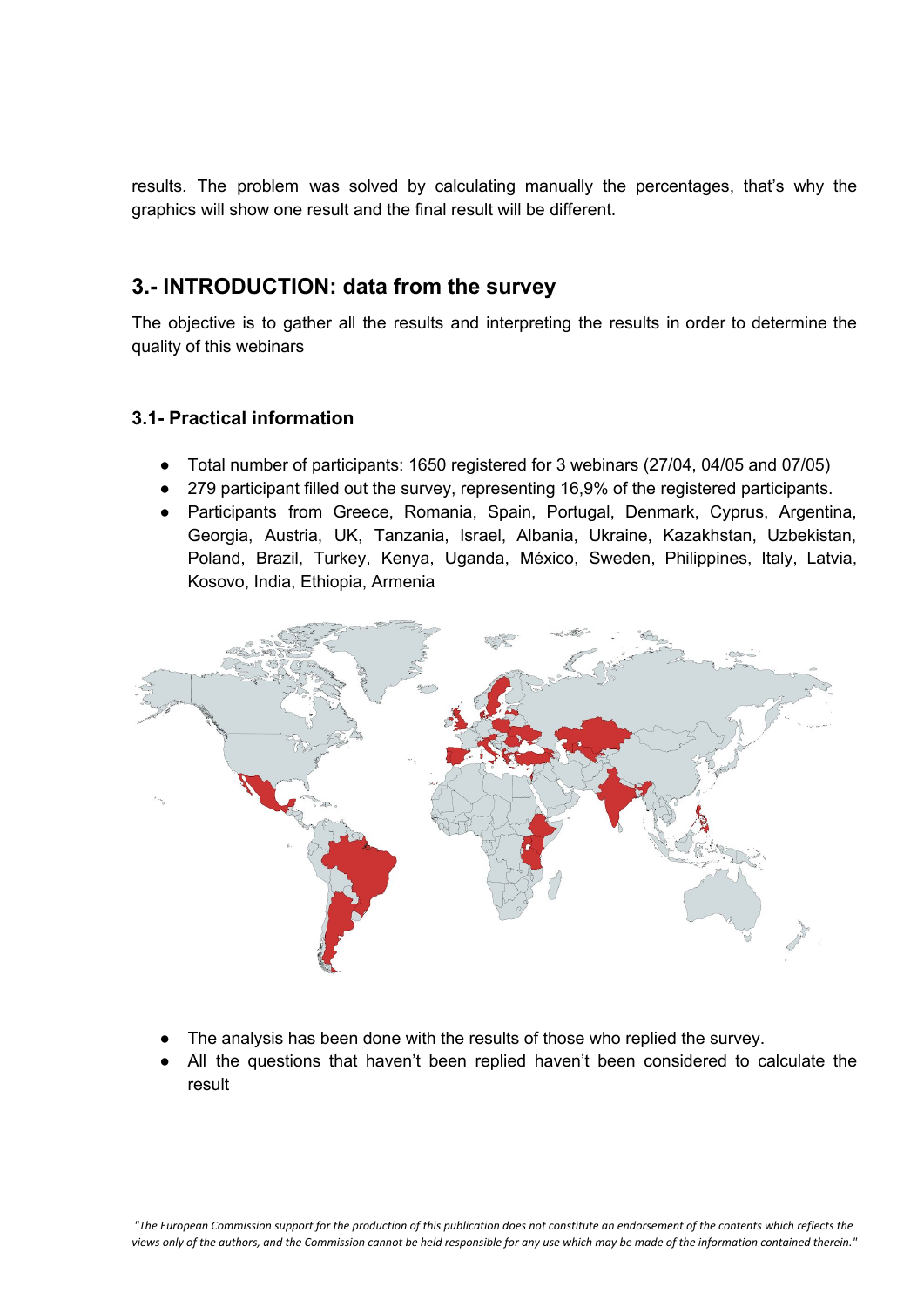#### **Country of residence:**

#### Country of residence 162 respuestas



Main countries:

- Greece
- Portugal
- Ukraine
- Spain

(\*The results are not accurate because, for instance, some people wrote Spain, España or spain, so Google Forms considered it to be 3 different countries. The same happens with Portugal, Mexico or Greece)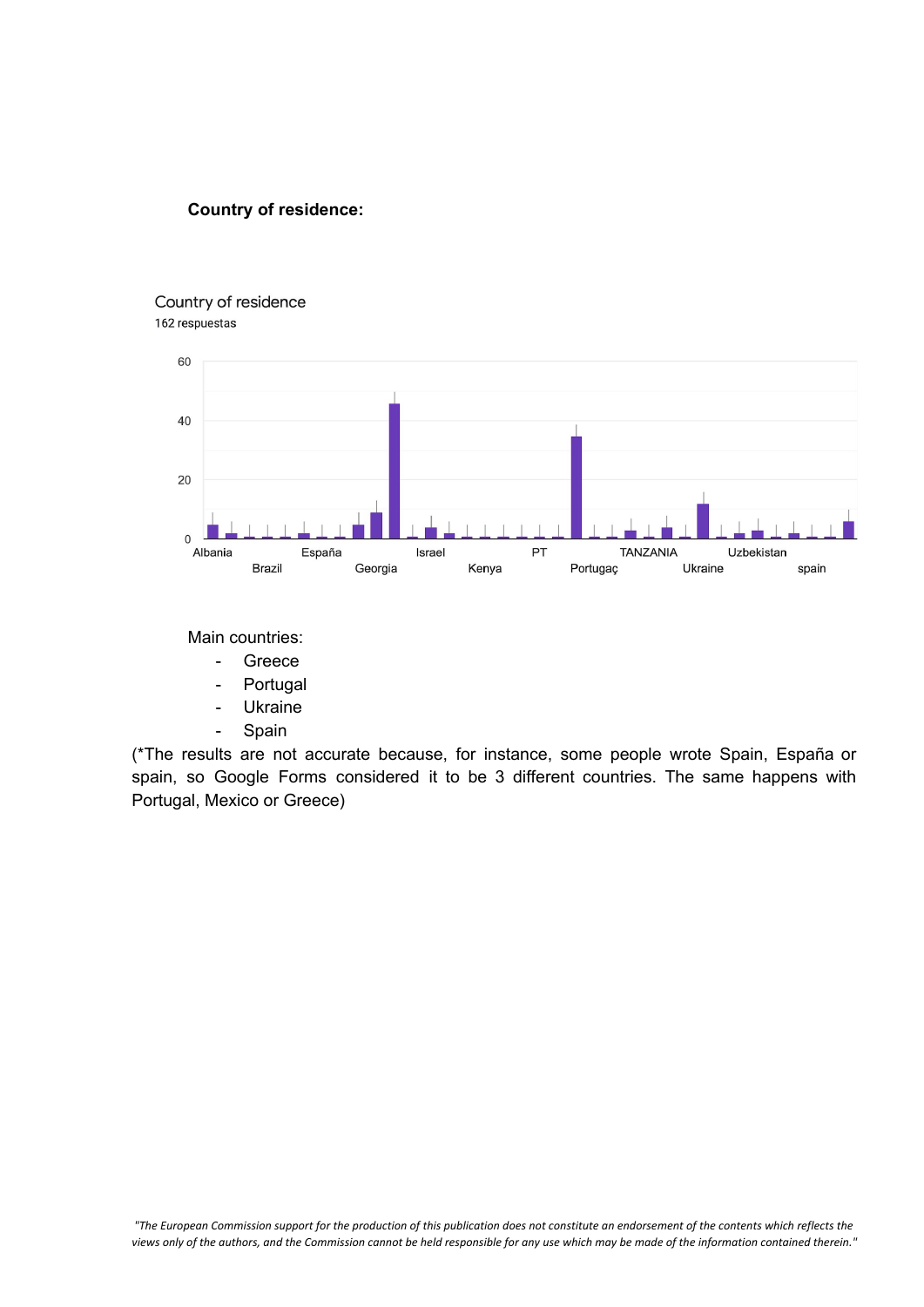#### **Professional position**



As we can see from the google survey most of the assistants were

- Professors (71)
- Teachers (60)
- Assistant professor (47)
- Lecturer (46)
- Associate Professor(28)
- Researchers (6)
- Students (3)
- Academic (2)
- Assistant lecturer (2)
- Consultants (2)
- Geneticist (2)
- Project manager (2)
- Postgraduate students (2)
- Administrator (1)
- Engineer programer (1)
- Nurse (1)
- Librarian (1)
- Support service (1)
- Attorney (1)
- Pro rector (1)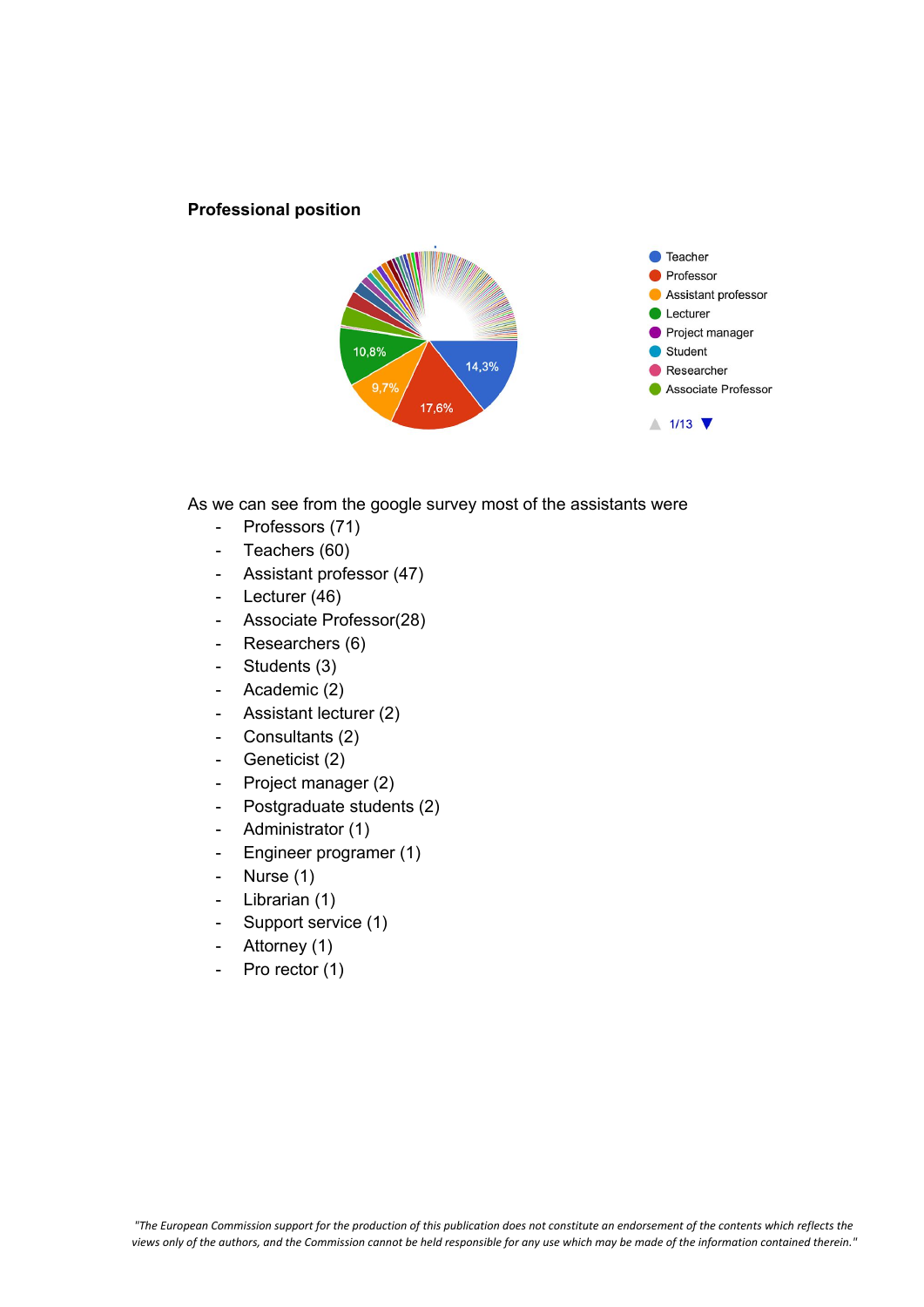**Institutions that were present in the workshops:**



- Universities and HEI (240) 86%
- Schools (3) 1%
- Other (28) 10%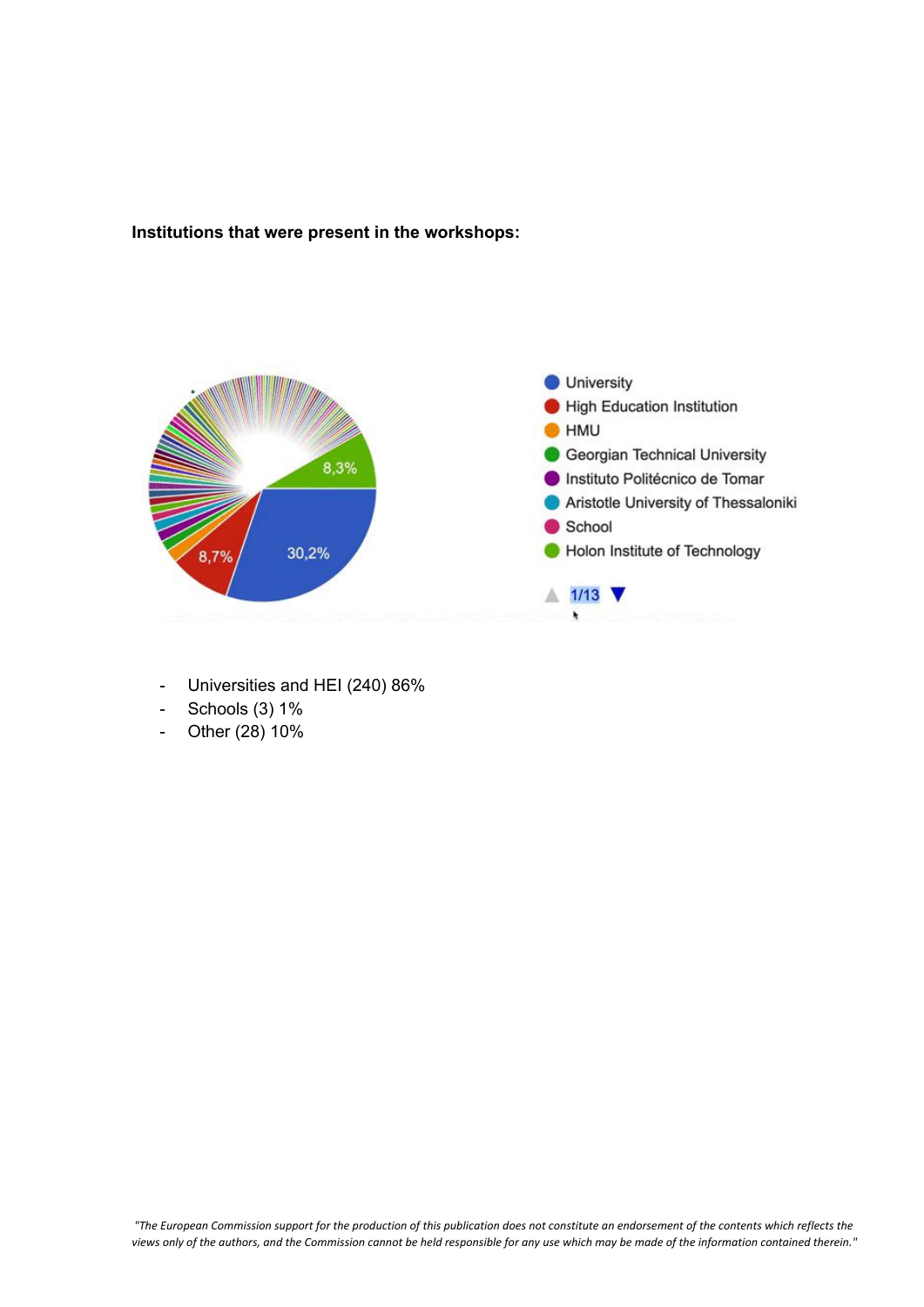#### **How did you hear about us?**



- Other (60)
- Institutions (52)
- E-mail from other colleagues (35)
- E-mails (26)
- Colleagues (26)
- Erasmus office (22)
- E-mails from partners (18)
- Facebook (18)
- Partners (7)
- Web (2)
- Youtube (1)

## **Age Group**



Mainly from 46 to 55 years old.

## **What session did you attend**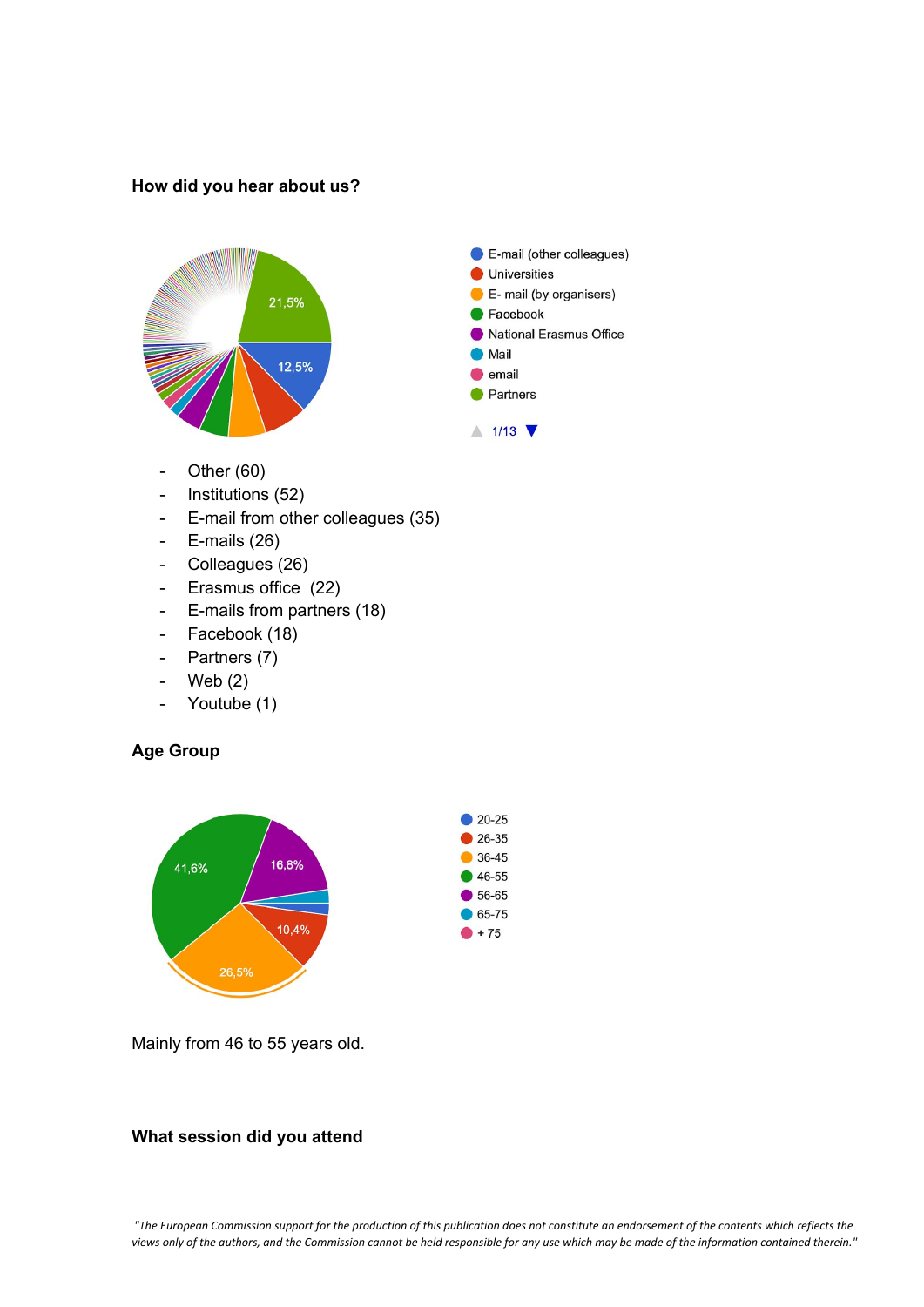





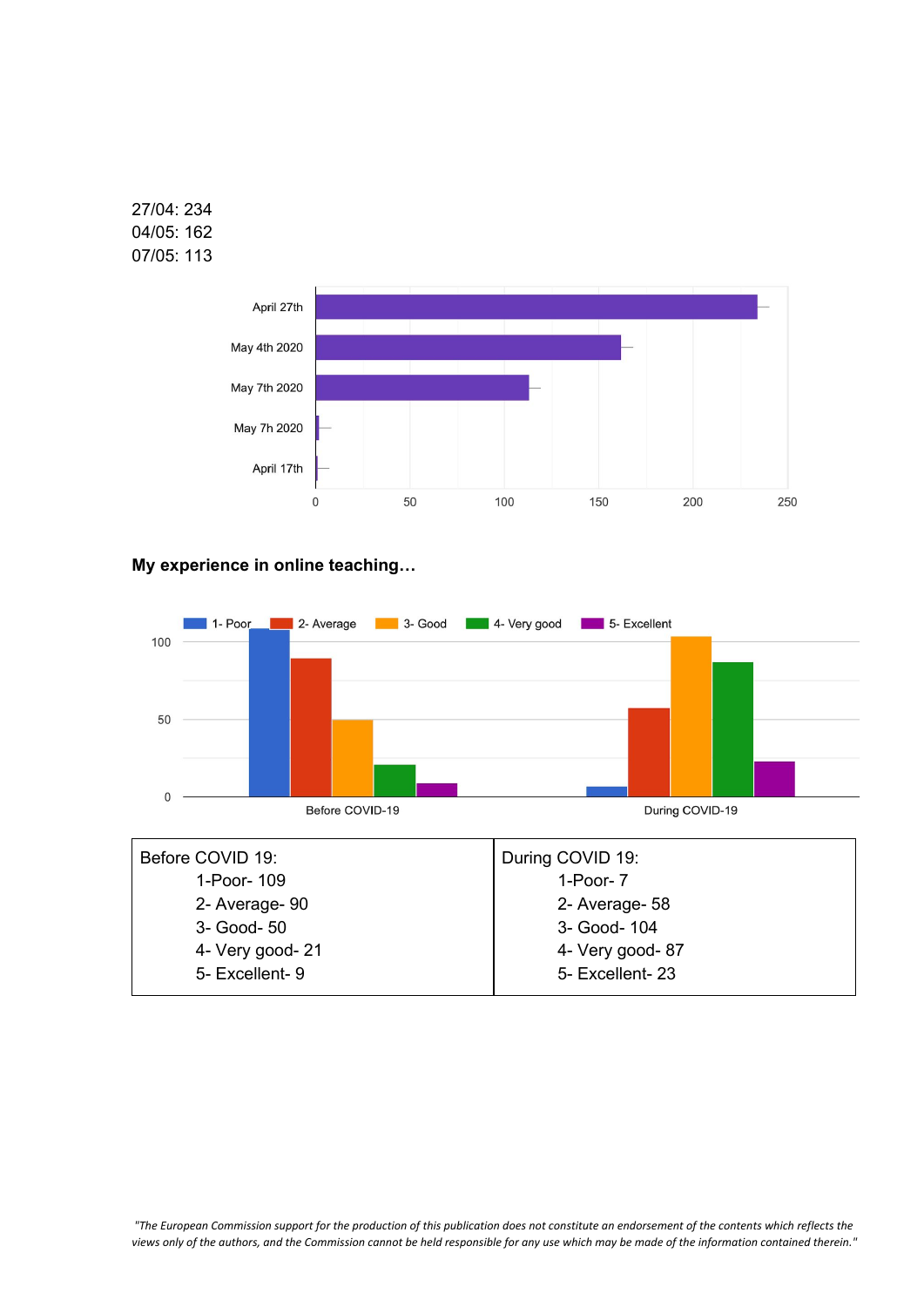

#### **In the past, what technological means did you use in your teaching?**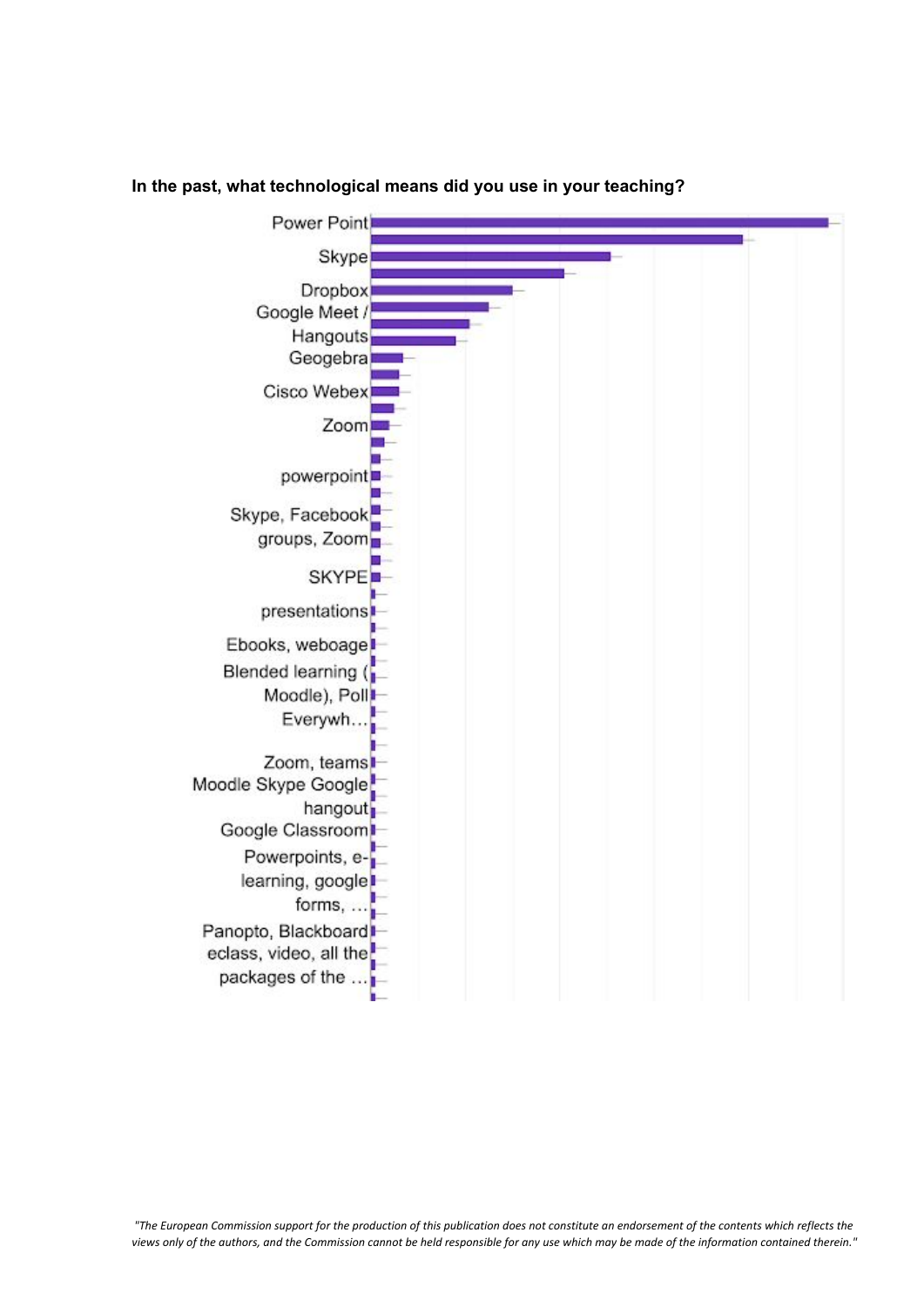## **Please describe your efforts for transforming the face-to-face course to a remote online course (e.g., materials, learning new technologies)**

- Material transfer
- **Presentations**
- test
- movies
- More interaction, less theory
- PPT sharing
- Learning about new technologies
- Finding new materials
- Learning about new platforms
- Synchronous teaching
- Zoom
- Google meet
- Challenging
- Stressful
- Watching webinars
- Use of Google Classroom
- Webex

**Have you attended other webinars to improve online teaching skills before?**

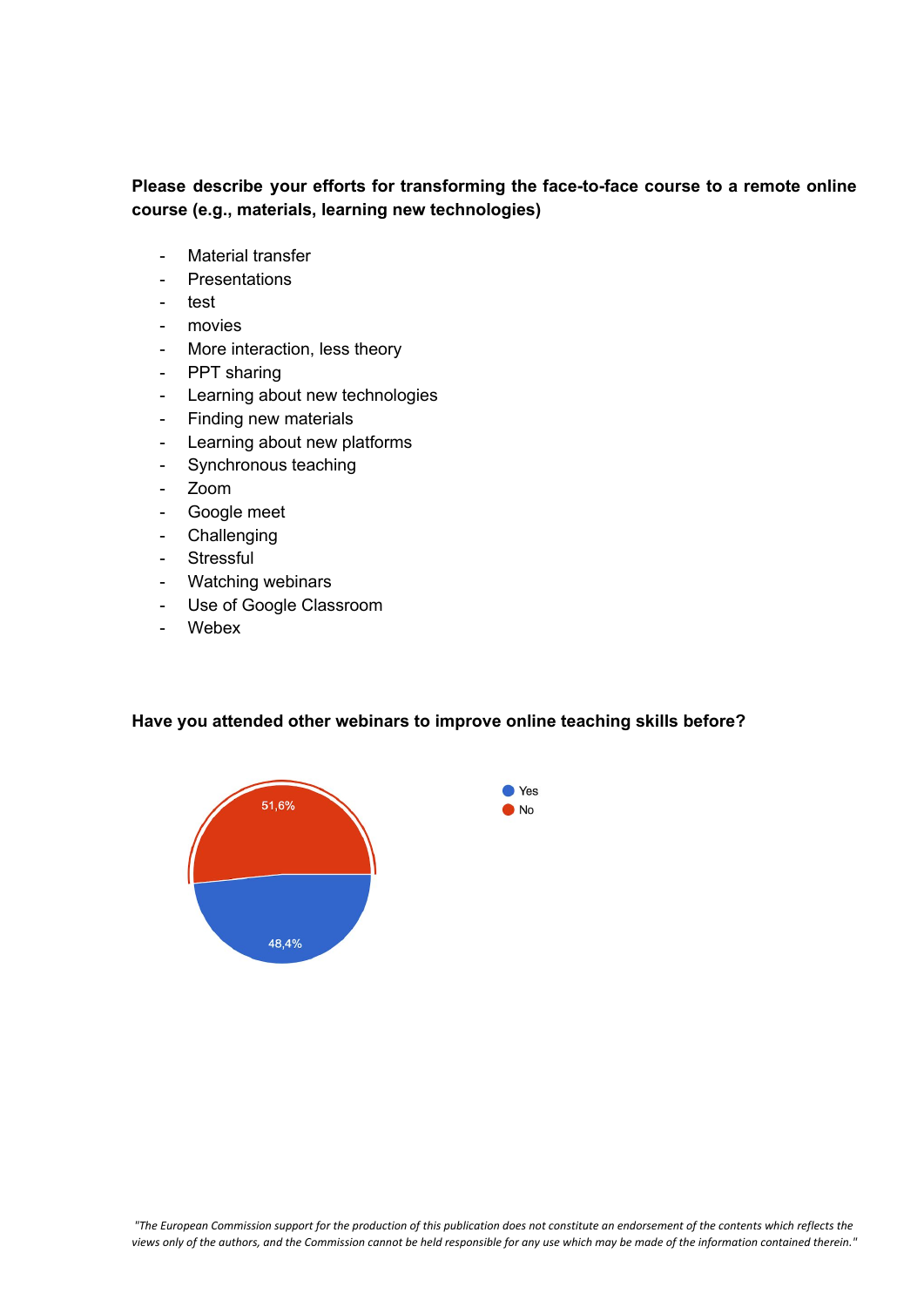## **3.3 Expectations**

The main expectations were:

- Learn new skills
- Online tools, evaluation methods, assessment tools and methodology
- See best practices in international context
- How to gain confidence and how behave during online classes
- Update knowledge
- Sharing information and expertise
- Learning how to engage with the students
- Self development
- Learn easy and inclusive learning techniques
- Online assessment
- Motivate students
- Online labs
- Online collaboration between HEI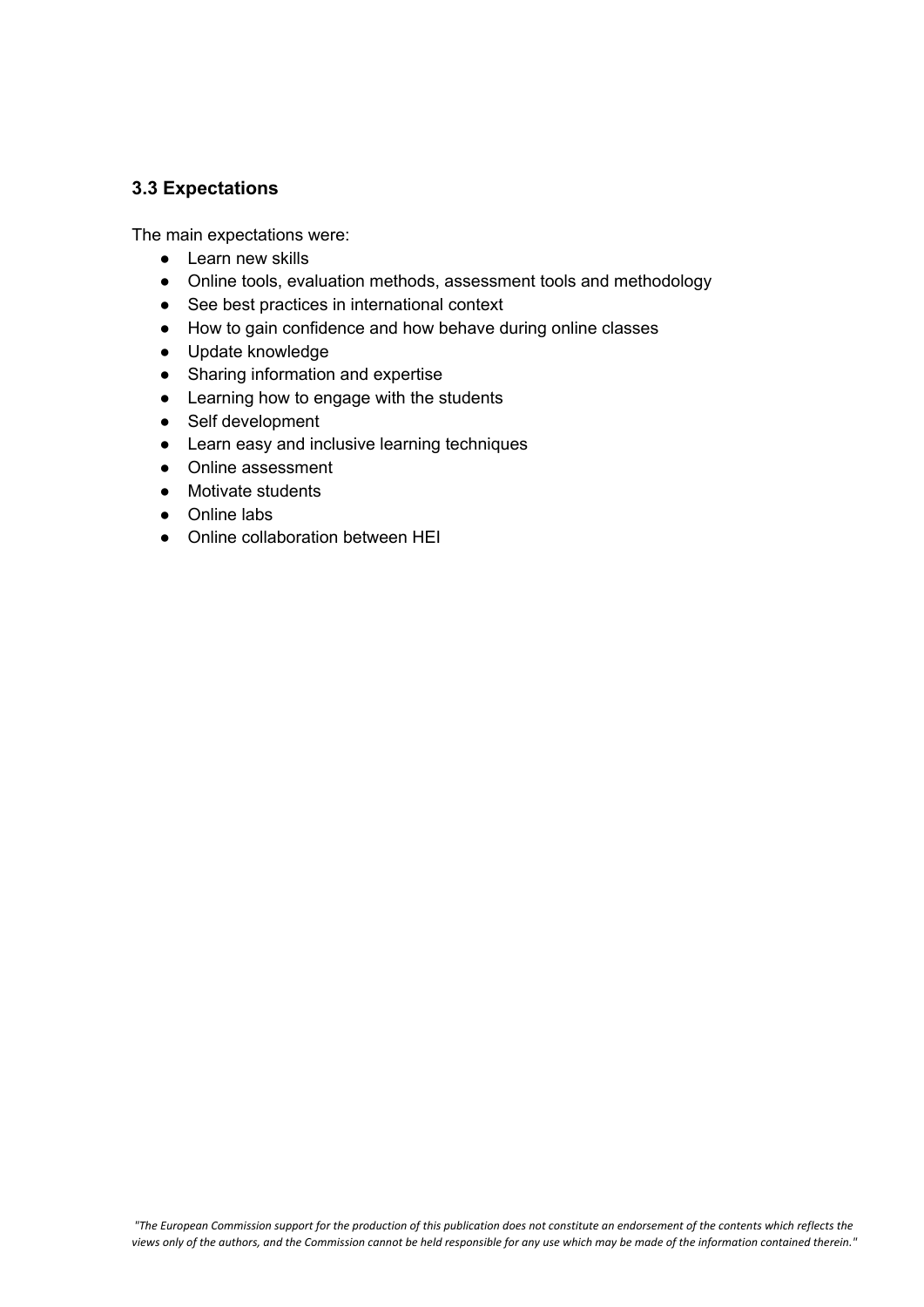# <span id="page-13-0"></span>**4.- EVALUATION RESULTS (II): Quality of the webinars**



| Modules/ Score                                                               | Strongly<br>agree | Agree | <b>Unsure</b>  | <b>Disagree</b> | Strongly<br>disagree |
|------------------------------------------------------------------------------|-------------------|-------|----------------|-----------------|----------------------|
| Q1- The platform was<br>user friendly                                        | 173               | 98    | 5              | $\overline{2}$  | 1                    |
| Q2- The webinar was well<br>organised (previous<br>information, registration | 188               | 85    | 5              |                 |                      |
| Q3- The webinar met my<br>expectations                                       | 151               | 113   | 13             | $\overline{2}$  |                      |
| Q4- The content was<br>relevant to my profession                             | 150               | 99    | 28             | $\blacksquare$  | ÷,                   |
| Q5- The webinar was<br>easy to follow                                        | 189               | 82    | $\overline{7}$ |                 |                      |
| Q6- The webinar was well<br>delivered (right pace and<br>tone)               | 170               | 91    | 15             | $\overline{2}$  | 1                    |
| Q7- The speakers/trainers<br>were professional                               | 204               | 64    | 8              | $\overline{2}$  | 1                    |
| Q8- The duration of the<br>webinar was appropriate                           | 97                | 117   | 50             | 11              | 4                    |
| Q9- I acquired new<br>knowledge                                              | 180               | 89    | 9              |                 | 1                    |
| Q10- I can apply what I<br>learned in this webinar                           | 148               | 110   | 20             |                 | 1                    |
| Q11- I feel more confident                                                   | 136               | 122   | 17             | 3               | 1                    |

"The European Commission support for the production of this publication does not constitute an endorsement of the contents which reflects the views only of the authors, and the Commission cannot be held responsible for any use which may be made of the information contained therein."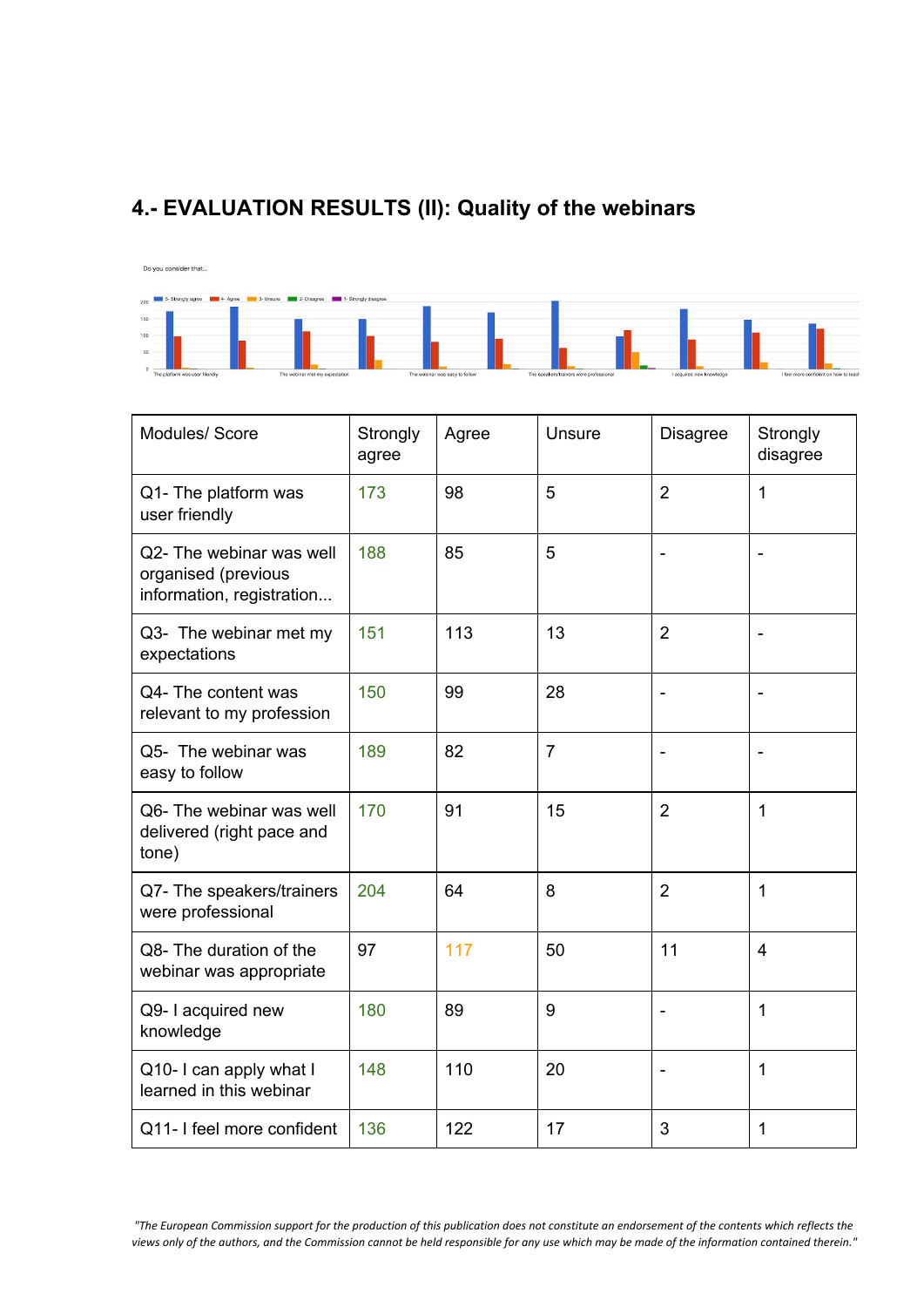| on how to teach online |  |  |  |
|------------------------|--|--|--|
|                        |  |  |  |

# <span id="page-14-0"></span>**5.- EVALUATION RESULTS (III):**

#### **Please write new insights about remote teaching that you gain from the webinar:**

- Emotion utilisation, tools and pedagogies
- game and quiz, survey
- Experiences of professionals were useful
- general informations about distance learning, some new technologies, some interesting webpages
- Nobody should be afraid of remote teaching, it's just a new challenge.
- ideas about the use of web sites for online laboratories and for the improvement of my online teaching
- More attention to the personal relation with students
- I hope to increase emotional engagement with students, by using some tips that I learned.
- motivate students, examining behavior
- Be more human
- the use of mentimeter, be the last one to leave the room, ted.ed, bit.ly
- OBS software, body language using camera, online interaction.
- Methods of organizing to make lessons more attractive;
- Importance and modality of keeping students always active.
- Body language, voice using
- food for thought on online assessment
- Communication is one of the important skills for teachers; individual tasks are better variant for evaluating student knowledges than final test; information about designing own online didactic; autonomy and time-management skills; availability of teacher
- Online interaction
- Remote teaching is new approach of learning which can accommodate nomadic life of coming generation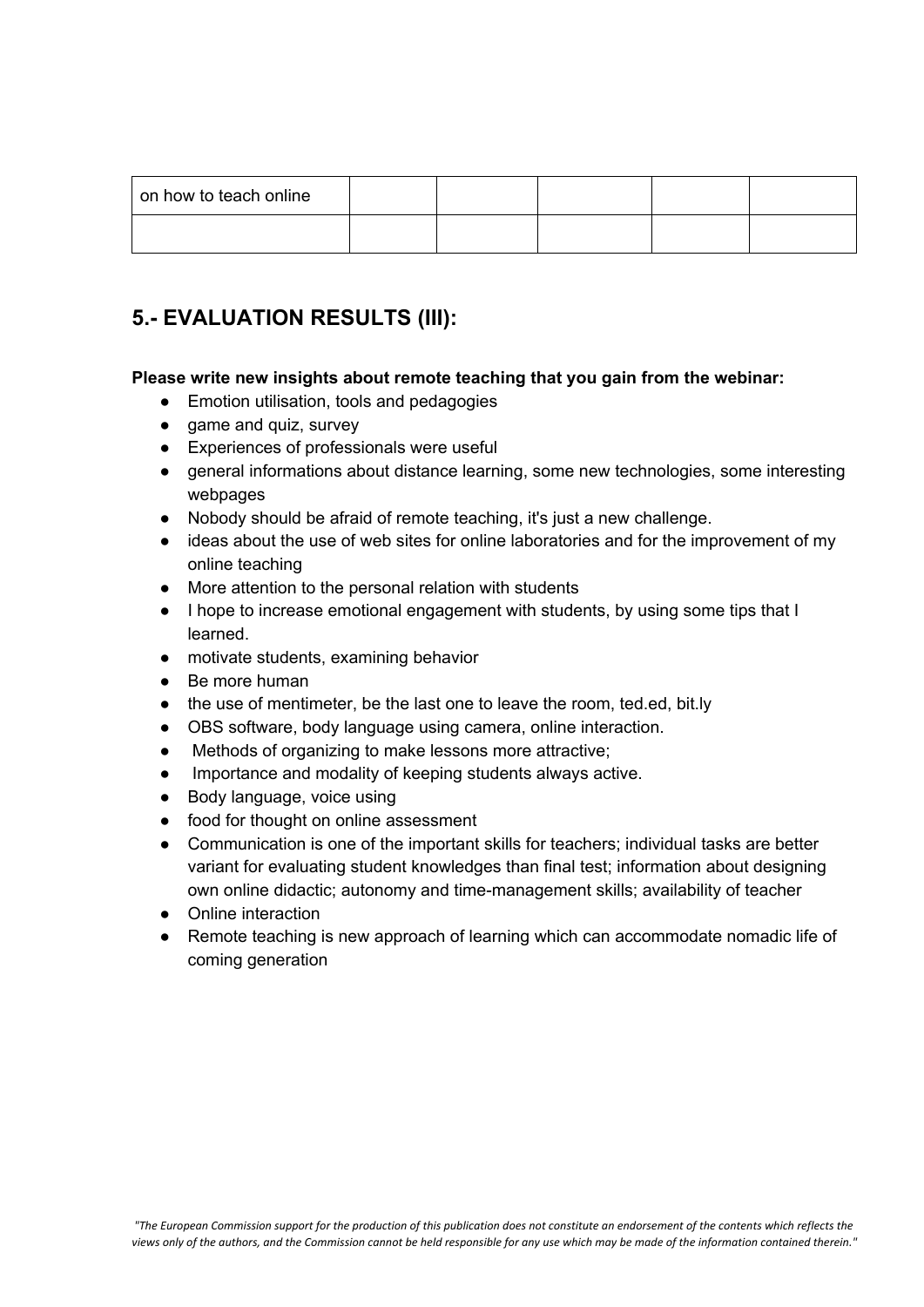#### **What could be improved?**

- More interaction like further Q and As
- Time of presentations. Shorter duration and having breaks between the presentations. A real break (5 minutes) between each group of 3 presentations should be done.
- I think the introductory questions could be shorter/fewer.
- More practical examples with sciences online teaching
- I suggest that the instructors are available via email if any attendee has questions when trying to apply or set up the tools they presented after the end of the webinar. Include an open mail-box for questions and queries after the session.
- I believe that it would be useful if the presentations are rapidly available, and the links during each presentation can be posted on the comments so it's easier and faster to access.
- Speakers speak more slowly
- The webinar was very long. An extra session would spread the themes and modules in shorter less tiring moments.
- Make the webinars more accessible (accessible to educators with visual or hearing impairment). It seems a shame to exclude people (educators and learners) with sensory impairments.
- More practical guidelines
- Reduce the number of speakers per session. Three would be the ideal number. Duration of webinar (maybe more sessions of less duration?)
- Group together and differentiate between the more technological/scientific speakers and the pedagogical ones
- Please invite some professionals with engineering
- A certificate of attendance (e.g. based on respondents to the questionnaire and survey) should be distributed to each effective participant.
- Place the menti questionnaire in the middle of the session, it was way better
- Improve the sound quality of the presenters
- More information about online labs
- Next activity in WORKSHOP format. To train aquired knowledge. For example in mastering some approach like flipped lessons or storytelling, or virtual labs production. ANYWAY: wonderful webinar! Thank you! The idea of free tickets is cool!

#### **Positive comments**

- Thank you. The webinar was held at a high level.
- It's an eclectic approach, so I think it's quite adequate
- Nothing, you were excellent!!! Thank you!!!
- I Really Like it. No suggestions now. Thank you.
- Nothing...I'll attend your next webinar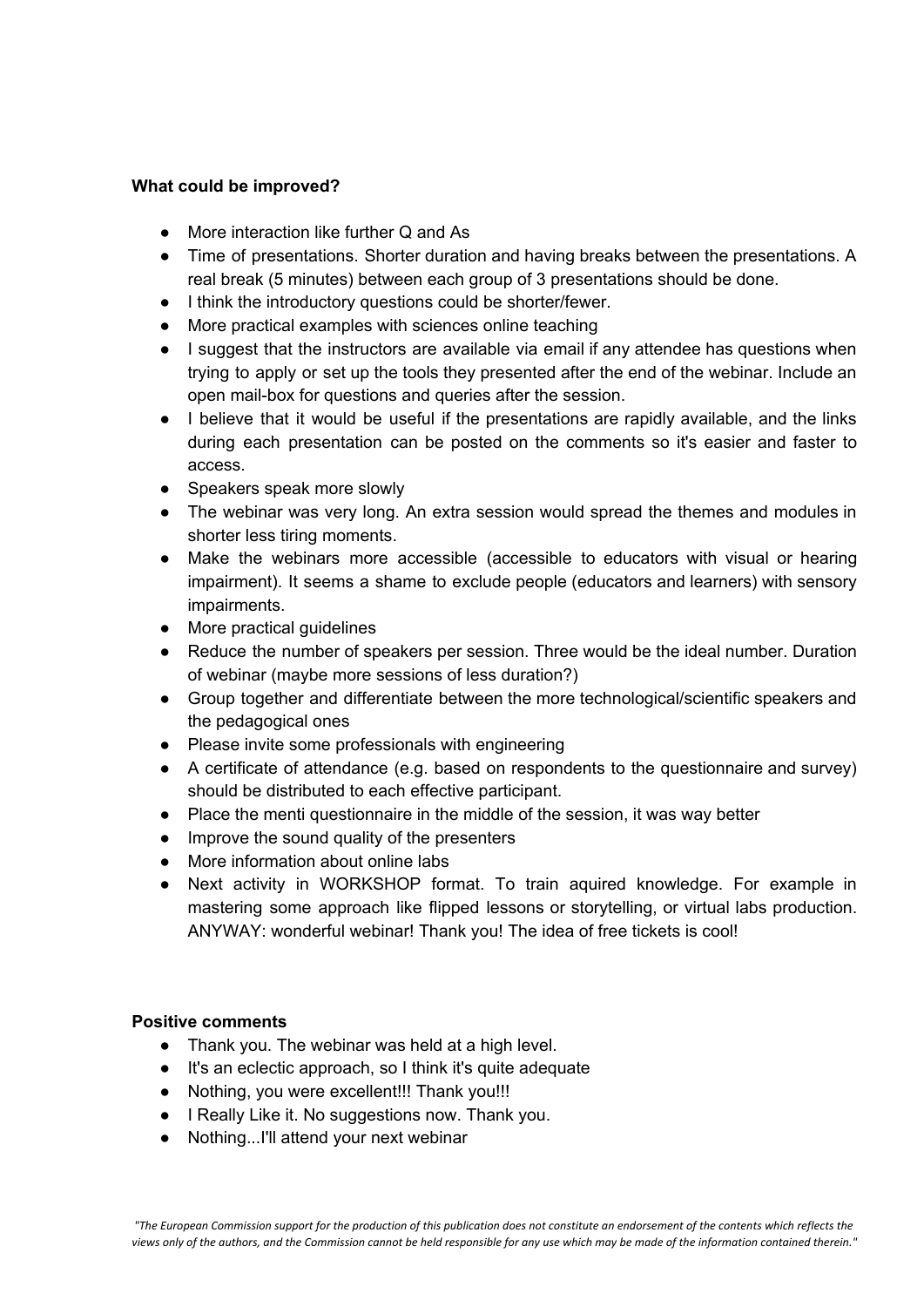- You are perfect if we consider the size and differences in location and formation of the participants. THANK YOU
- "Very well delivered!
- Very quickly caught up the right pace, after the first couple presentations on 27th of April.
- Excellent initiative! Congratulations and looking forward for more such webinars to come.
- Online teaching knowledge can be efficiently blended with face-to-face teaching, after the covid-19 is behind us (hopefully!).
- Many thanks and keep up the good work!

# <span id="page-16-0"></span>**6- RESULTS AND CONCLUSIONS**

As seen in the different results and feedback received, the vast majority of the participants that answered the survey were very satisfied with the webinars

Some interesting comments and suggestions that were repeated:

- Having more sessions with less duration. According to the attendees it's quite tiring attending the webinar for 2 hours.
- Having all the scientific/lab presentations grouped in one session.
- Give the presentations a practical approach instead of a theoretical one.
- Having breaks every 3 presentations
- Shortening the sessions and having one extra day of webinar

# <span id="page-16-1"></span>**7- REMARKS**

- The webinars were a complete success. In this first edition, there were more than 1000 people registered. Attendees showed gratitude for the quality of the webinar and the professionalism of the presenters.
- Only 279 participants out of approximately 1650 answered the survey. In order to have key indicators this rate could be improved by, maybe providing a certificate to those that answer the questionnaire.
- In order to improve the evaluation next time, the Online Survey should have mostly closed question and being the same for all the attendees. Otherwise, it's more difficult to obtain accurate information.
- Include a list of all the countries so they can choose instead of writing the name. [https://www.it-swarm.dev/es/google-forms/como-crear-una-pregunta-de-lista-desplegabl](https://www.it-swarm.dev/es/google-forms/como-crear-una-pregunta-de-lista-desplegable-de-paises-sin-ingresar-todos-los-paises-manualmente/956614193/) [e-de-paises-sin-ingresar-todos-los-paises-manualmente/956614193/](https://www.it-swarm.dev/es/google-forms/como-crear-una-pregunta-de-lista-desplegable-de-paises-sin-ingresar-todos-los-paises-manualmente/956614193/)